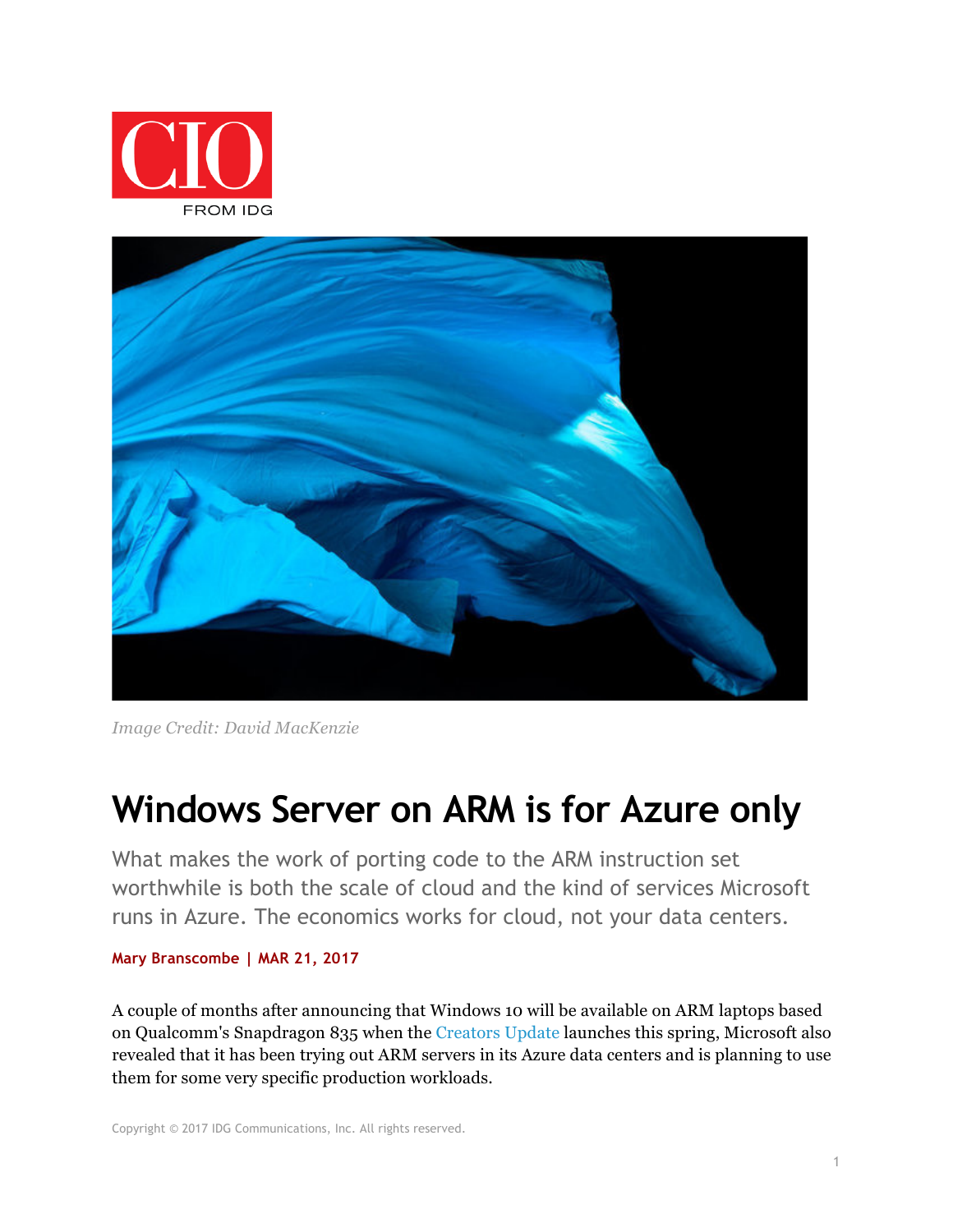That doesn't mean you should expect Microsoft to be shipping Windows Server for ARM any time soon — if at all. "We're optimizing [ARM servers] for data center use, not just for the generation coming out later this year but also the ones beyond and beyond that," Microsoft Distinguished Engineer Leendert van Doorn tells CIO.com.

Yes, Azure runs on Windows Server and the Windows kernel has long supported multiple processor architectures. And, yes, Microsoft has an ARM version of Windows 10. And, yes, Windows 10 and Windows Server are both built from the same source code. But to do anything useful, Windows Server also needs language runtimes, middleware and applications.

#### *[ Inside a hyperscale data center (how different is it?) ]*

Microsoft has ported only enough of Windows Server and those associated software components to run the workloads for which ARM is a good fit. While he showed that code at the Open Compute Platform Summit earlier this month and confirmed that several Microsoft cloud services will use ARM servers, van Doorn also made it clear that this ARM version of Windows Server is for internal use only.

He didn't rule out, say, a future version of Azure Stack that could take advantage of ARM servers, but the issue is less about technology and more about economics. "The enterprise market isn't growing, and disrupting a stabilized market is difficult. Adopting new things in a growing market like the cloud … that's where you can introduce new technologies, that's where you can disrupt. I could see at some point that things would flow over into enterprise; there's no technical reason why they can't, but it's really about market dynamics."

#### **ARM is ready for the cloud**

The advantage of ARM is that you can have a larger number of cores with a higher number of execution threads at a lower price and with much lower power usage than an Intel Xeon. That's certainly appealing for cloud services like Azure, which are limited more by the amount of power they can get into their data centers than by the numbers of servers they can pack into the building.

But reducing power usage isn't the main motivation here, says van Doorn. "Power is becoming more or less a wash from my perspective. In the end, I'm interested in how can I get the most performance, how can I get the most value out of my systems."

> *"The enterprise market isn't growing, and disrupting a stabilized market is difficult. Adopting new things in a growing market like the cloud … that's where you can introduce new technologies, that's where you can disrupt." — Leendert van Doorn*

Until now, ARM wasn't powerful enough. "You had a lot of processors, you had a lot of cores, but the performance per thread was really low. That is changing with these products coming out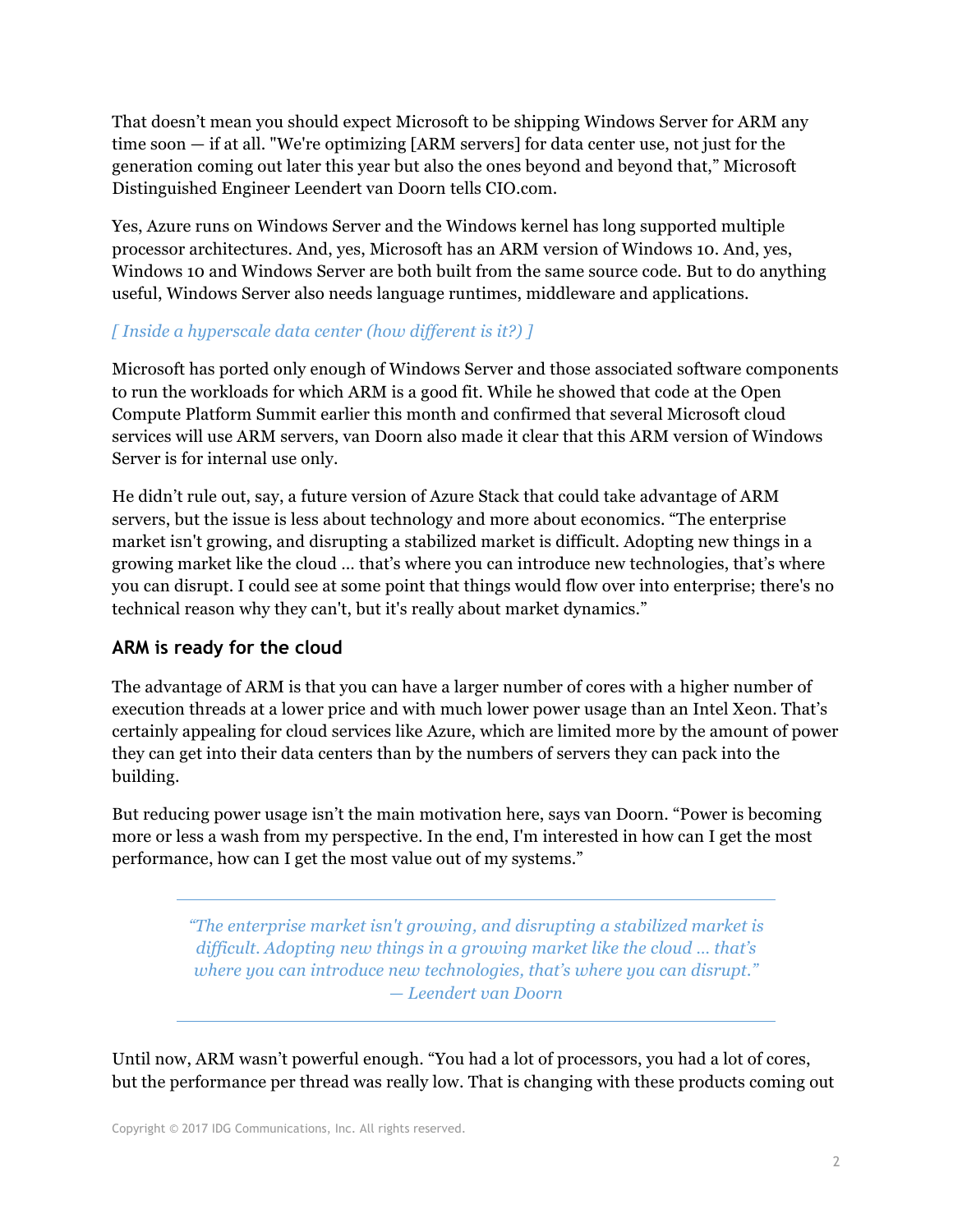this year. We're seeing really very high-end per-thread performance and we're still seeing lots of threads," says van Doorn.

Not only does this new generation of ARM servers have the necessary performance, but thanks to the fast pace of smartphone development they're part of a nimble, competitive ecosystem. "We're seeing interesting connectivity options [with ARM], especially around new bus standards. We're seeing interesting integration options," van Doorn says. "We see multiple partners with high-end processors competing with each other. We like that because it drives innovation."

#### **The ARM advantage**

Moore's Law, which has driven performance improvements for the x86 architecture for so long, has always been about both increasing the density and lowering the cost of transistors. That trend is slowing down, both technically and economically. ARM will face that slowdown itself, but that's further down the line.

ARM also has a potential advantage over the familiar x86 architecture because it already uses multiple different instruction sets, developed as the chips have evolved. By contrast, when AMD developed 64-bit x86 chips it opted for compatibility, which made it easier for developers to move from 32-bit to 64-bit, but means that creating another instruction set would be disruptive and likely inefficient. Even when you use a 64-bit x86 chip to run 32-bit software, it's using the same processor instructions, just with a prefix telling the chip whether to run them in 32-bit or 64-bit address mode.

"If you look at ARM's 16-bit and 32-bit and 64-bit instruction set architectures," van Doorn explains, "they're completely different sets of instructions. There is no overlap. So for ARM, it's really easy to create a new instruction set without breaking all the other instruction sets. With x86 that's much harder to do, because you've got one big instruction set, so you can't do fundamental shifts in how you program processors."

"We feel the ARM instruction set architecture lends itself more to an evolution than any of the other instruction sets we're working with," van Doorn says. That, coupled with innovations in the ARM ecosystem, makes it a good choice for what Microsoft can do with servers now, and in the future — and it wasn't a difficult job to get Windows Server running.

"To bootstrap an ecosystem, it helps if you have another ecosystem that's developing all the tools and software for it," van Doorn says. "x86 server really benefited from x86 on PCs. In ARM That same thing exists on the mobile side. At Microsoft, we've greatly benefited from that ecosystem in porting Windows Server, because we've got a unified source code base where both client and server versions are built out of the same source tree, so doing a Windows Server version was relatively straightforward."

# **ARM is good for PaaS not IaaS**

Before you get enthusiastic about the idea of running Windows Server workloads on your own cheaper, lower power servers, remember that will mean either porting all of your applications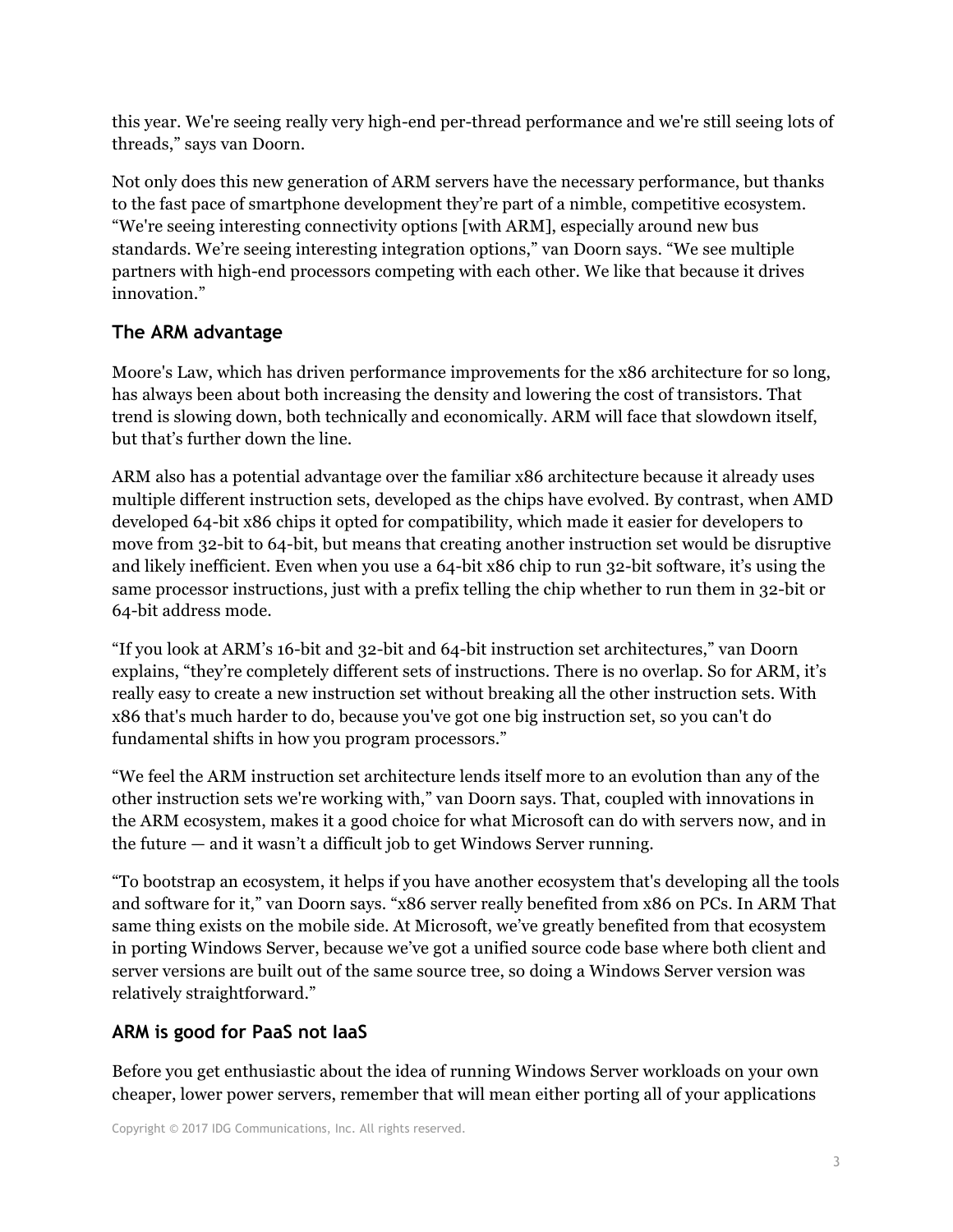and code to a new instruction architecture or running them in emulation and losing the performance benefits of those cores.

It isn't that ARM couldn't do virtualization, but that it's not the best tool for the job. "We already have a very good vehicle to run x86 workloads, namely x86 processors. So ARM doesn't provide any benefit, and if we do want to run x86 workloads on ARM we have to go and binary translate it or emulate it, and all the performance is gone," says van Doorn. "Where ARM does shine is platform-as-a-service (PaaS) workloads."

## *[ To the cloud! Real-world container migrations ]*

What makes the work of porting code to the ARM instruction set worthwhile for Azure is both the scale of cloud and the kind of cloud services Microsoft runs in Azure. Those ARM servers aren't going to power infrastructure services that let you run virtual machines (VMs); they're going to run platform services like search and indexing, storage, databases, big data and machine learning.

Replacing an expensive Xeon chip that's overkill on a storage node reduces costs, which is why you often find ARM chips powering network-attached storage (NAS) hardware. But the real win is in the heavily parallel processing needed by services like SQL Azure, HDInsight and Azure Data Lake, Azure IoT Suite and Cortana Analytics, Azure Stream Analytics, DocumentDB, Azure ML and Microsoft Cognitive Services, Azure Search and Azure CDN. All those cores and threads make ARM servers ideal for efficiently crunching through multitudes of relatively small pieces of training data for machine learning.

Running these PaaS workloads on ARM means when you 'use' ARM servers on Azure, you're never going to know you're on ARM. And if Azure Stack does ever bring ARM servers to your data center, or the evolution of instruction sets makes ARM servers the hardware choice of the future, you're still not going to be using it for infrastructure-as-a-service (IaaS) because IaaS is for legacy applications. If you ever buy them, you're going to use ARM servers for PaaS.

# **Data centers get diverse**

It's not new for businesses to have a mix of hardware in the data center, even though it hasn't been a recent trend. Instead of fading away like RISC servers, mainframes have kept their niche — especially in finance. In fact, market intelligence firm IDC says mainframes are becoming increasingly connected to other enterprise systems, using web APIs and Java and Linux.

AMD's return to the data center with its new 32-core Naples server chip may blur the line between CPU and system on a chip (SoC), but even if you directly attach GPUs for running virtual desktops or machine learning workloads, you're still dealing with the familiar x86 architecture.

But there are other options, and not just ARM.

The OpenPOWER Foundation — a technology alliance IBM created to try and break into the Intel-dominated data center market  $-$  is hoping that businesses will accept more diverse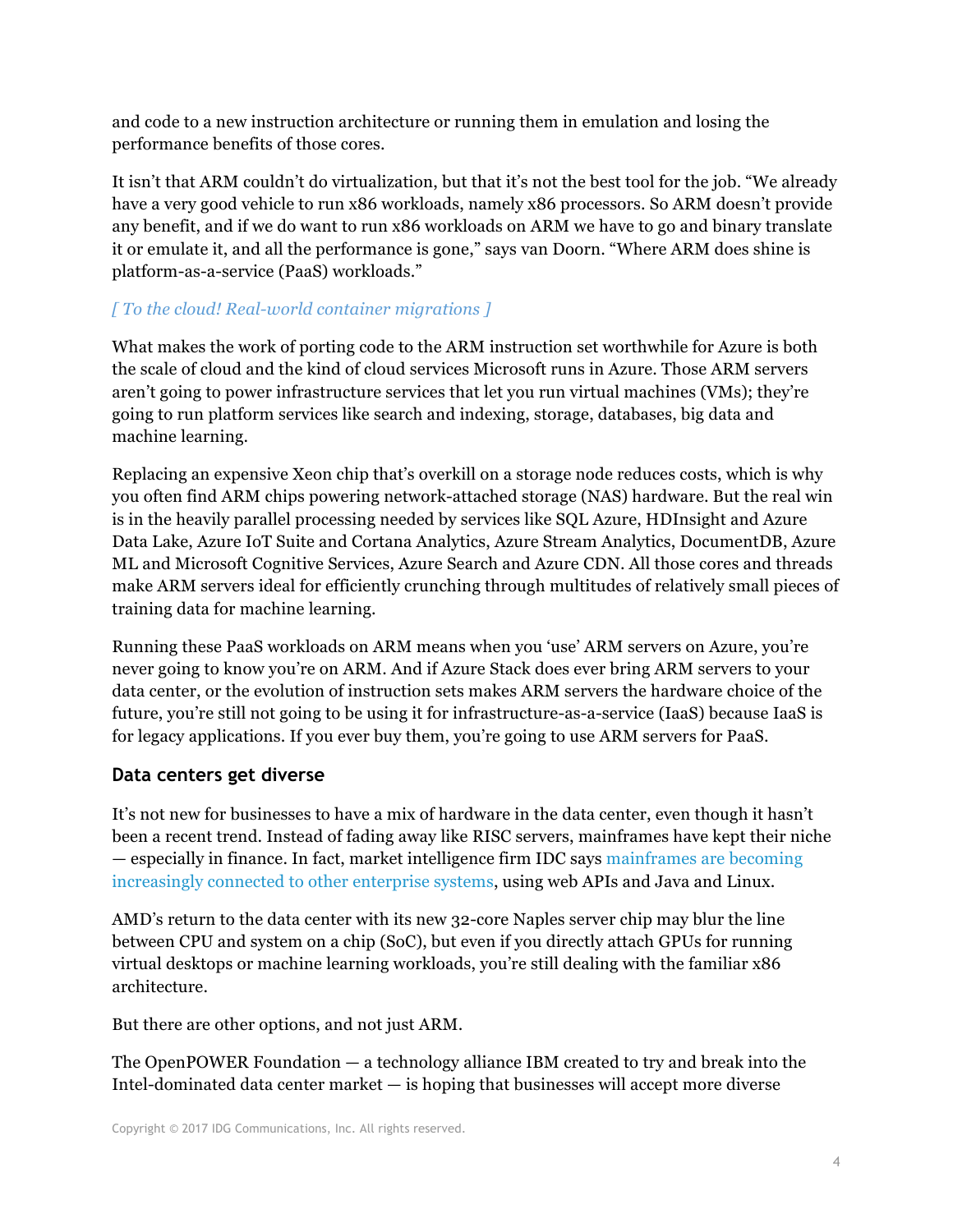systems. Google is a founding member, and the POWER architecture will be in Google data centers this year. But POWER will sit alongside Intel's new Skylake Xeon processors, NVidia and AMD Radeon graphics processing units (GPU), ARM servers and Google's own custom tensor processing unit (TPU) ASICs.

The operational complexity of that kind of heterogeneous environment is different from the usual hyperscale cloud approach, which uses as much identical infrastructure as possible for economies of scale in both purchasing and management. But it's driven by the same customer (and internal) demand that has Microsoft introducing GPU-based virtual machines and fieldprogrammable gate array (FPGA) boards and now ARM servers to speed up search and AI workloads. Similarly, Facebook is putting Tesla GPUs into its own Open Compute Project (OCP) designs for machine learning servers.

Some of the reason for the heterogeneous hardware approach is picking the best architecture for specific workloads, like machine learning. "When I look at the spectrum of all these servers, it's turning into 'how can I match the right hardware to my workloads'," says van Doorn. "That's an interesting new thing. It always used to be that you had one kind of processor and you needed to take your workload and match it to that. The scale of the cloud is the other side of this; it makes economic sense to optimize a particular workload and you can now optimize hardware for that, and that's very exciting."

*"As we scale the public cloud, you have to have the services and the hardware so you can run any of the workloads that today run in the enterprise." — Kushagra Vaid*

That hardware optimization applies to more than just ARM servers. "It isn't that ARM is going to be the winner or GPU is going to be the winner. They all have their own specific application domains where they shine — and they're all interoperable, so ARM can have GPUs, it will have FPGAs. We build our own smart network interface controller (NIC) with an FPGA on it that we use for acceleration in our data centers, and that fits in ARM servers."

Cloud needs a mix of hardware because it runs so many different workloads, points out Kushagra Vaid, the general manager for Azure hardware infrastructure. "As we scale the public cloud, you have to have the services and the hardware so you can run any of the workloads that today run in the enterprise. Those enterprise workloads are diverse; they can be something simple like a line-of-business app, to something complicated like high-performance computing (HPC) or machine learning. Now we have to do all that in one cloud, so the hardware has to be there to run these different workloads."

"It doesn't necessarily mean we'll have massive amounts of heterogeneity; it means we have to find what is the right hardware design that can do the job most efficiently for a given workload," says Vaid. But he also notes that workloads are getting more diverse rather than less. "Just five years ago, x86 could pretty much handle all kinds of workloads except maybe HPC so people did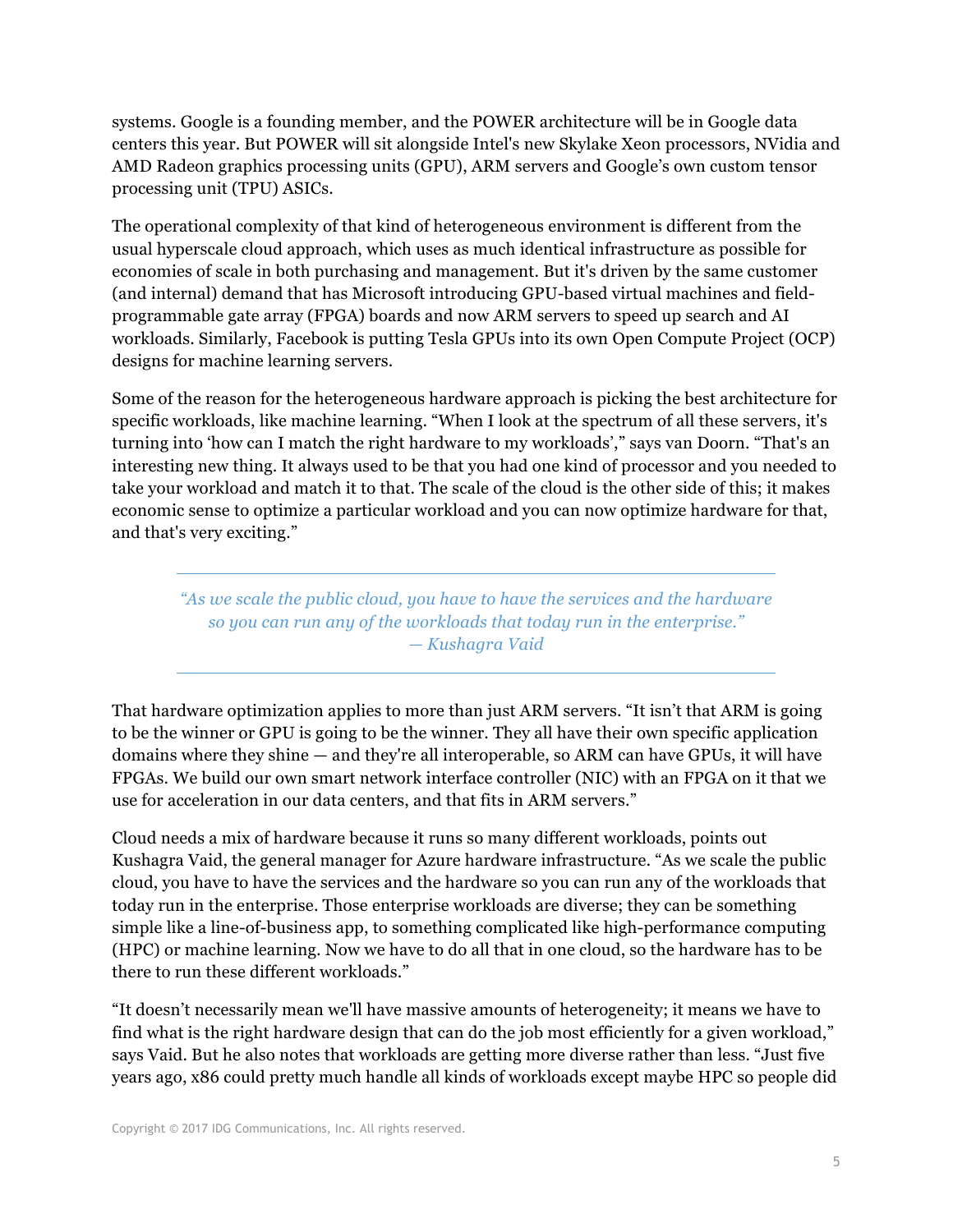CUDA, but between GPU and x86 you could pretty much handle everything. Now there's been an explosion of these next generation workloads. Machine learning is the poster child, and machine learning and AI do not map that well even to GPUs. That's why there are so many machine learning startups trying to solve the problem more efficiently."

### **Standards and supply chains**

It's also worth remembering that using ARM servers gives the large cloud builders a way of fostering competition among vendors. As the dominant supplier with something of a stranglehold on the data center market, Intel hasn't had much incentive to lower prices.

Unlike Intel, ARM doesn't make and sell chips; it licences the instructions to create and optimize those central processing units (CPU) to multiple companies. There are numerous ARM server vendors, and their rivalry will help drive technical improvements as well as keep prices competitive, although van Doorn notes that driving innovation is more important than pushing down prices because Microsoft can get cost savings "by being good at workloads."

Having multiple suppliers also avoids the worry of depending on a single vendor to supply an entire cloud. Microsoft is working with several ARM licensees, including Qualcomm and Cavium. "There are clearly supply chain motivations here but they transcend cost," he says. "It's really about 'Can we get the right products; can we build out the right volume we need?' If any of our partners have a hiccup, what implications does it have for us?"

Handling those questions demands standardization. Some of that depends on the Server Base System Architecture (SBSA) ARM introduced in 2014. "SBSA is really about trying to reduce the fragmentation you see in the ARM space. We leverage that a lot. As a result of SBSA, we have the same Windows Server version running on Cavium boxes and Qualcomm boxes and there is no difference between the two," van Doorn says.

In fact, designing ARM servers to work with Windows is actually helping to drive standardization further, he says. Vendors can modify Linux to make it work with their hardware in ways they can't modify Windows Server. "This is enforcing standardization and unification in a way I don't see happening in the Linux ecosystem, because they're internally fragmented." Microsoft is also working with ARM to make system building easier (in part, using lessons it learned building Surface and Windows Phone). "Going forward, buses will be enumerable; we will be able to figure out what devices are in a system."

Microsoft is also able to avoid a lot of the usual complexity of having a mix of hardware because the Qualcomm and Cavium motherboards fit in the Project Olympus server design Microsoft announced last year. This is a universal design where you can drop in an Intel, AMD or ARM motherboard, as well as GPU and FPGA accelerators.

"That reduces the friction of taking some of these new technologies into our data centers," van Doorn points out. "It's one thing to get a completely new instruction set architecture like ARM into the data center; it's another thing to figure out what the physical box goes into and to make sure it complies with all our data center standards. Olympus makes it so we don't have to worry about the power supply or the out of band management or the network connectivity or even

Copyright © 2017 IDG Communications, Inc. All rights reserved.